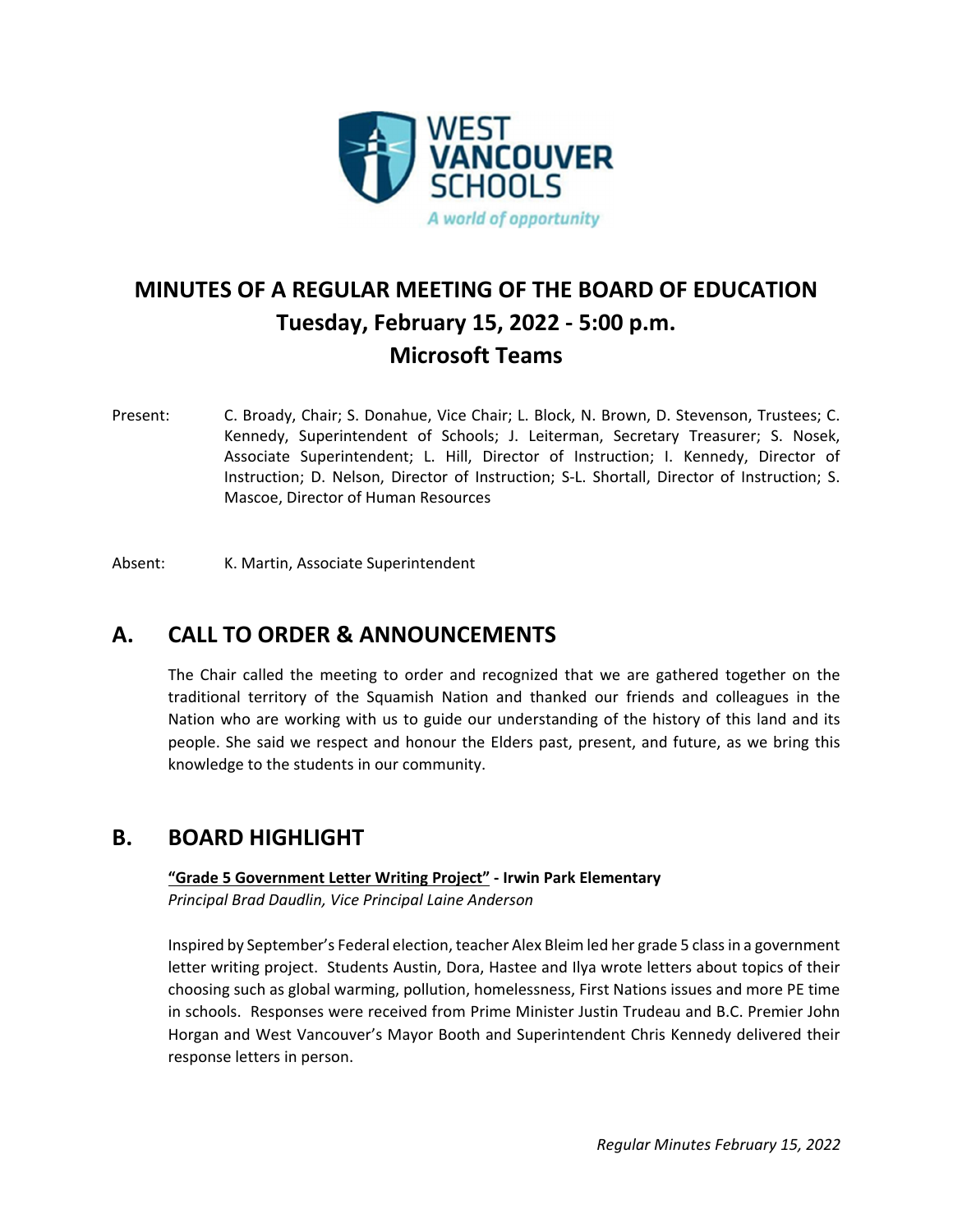#### **"Open Parachute & Our Focus on Improving Mental Health in Grade 6/7" – Bowen Island Community School** *Principal Scott Slater, Vice Principal Breanna Lloyd, Teacher Teslyn Killy*

This past fall, the grade 6 and 7 students of BICS were introduced to Open Parachute, an online program that focuses on mental health by normalizing honest communication about personal challenges. Teachers and students discuss the impacts of mental health, and the students learn skills to overcome challenging situations and see the possibility of positive change.

## **C. ADOPTION OF AGENDA**

**#1605 MOTION THAT the Agenda of the Regular Meeting February 15 be approved.**   $\blacksquare$ 

### **D. QUESTION & COMMENT PERIOD (10 minutes)**

There were no questions or comments.

## **E. APPROVAL OF MINUTES**

**#1606 MOTION THAT the Minutes of the Regular Meeting January 18, 2022 be approved.**   $Carried.$ 

**#1607 MOTION THAT the Minutes of the General Record February 15, 2022 be approved.**   $Carried.$ 

## **F. BUSINESS ARISING FROM THE MINUTES**

Trustee Brown asked for an update on mask and rapid test distribution to the schools

Superintendent Kennedy confirmed that five masks and two rapid tests for each teacher were distributed since the last board meeting and students will soon be receiving five rapid tests each

### **G. BOARD BUSINESS**

#### **1. School District Mentoring Program**

*Liz Hill, Director of Instruction, Michelle LaBounty, Principal, Kimberly Jung, Sylvia King, Jennifer Ohlhauser, Misty Paterson, Teacher Mentors, Alex Bleim, Braydan Pastucha, Teachers*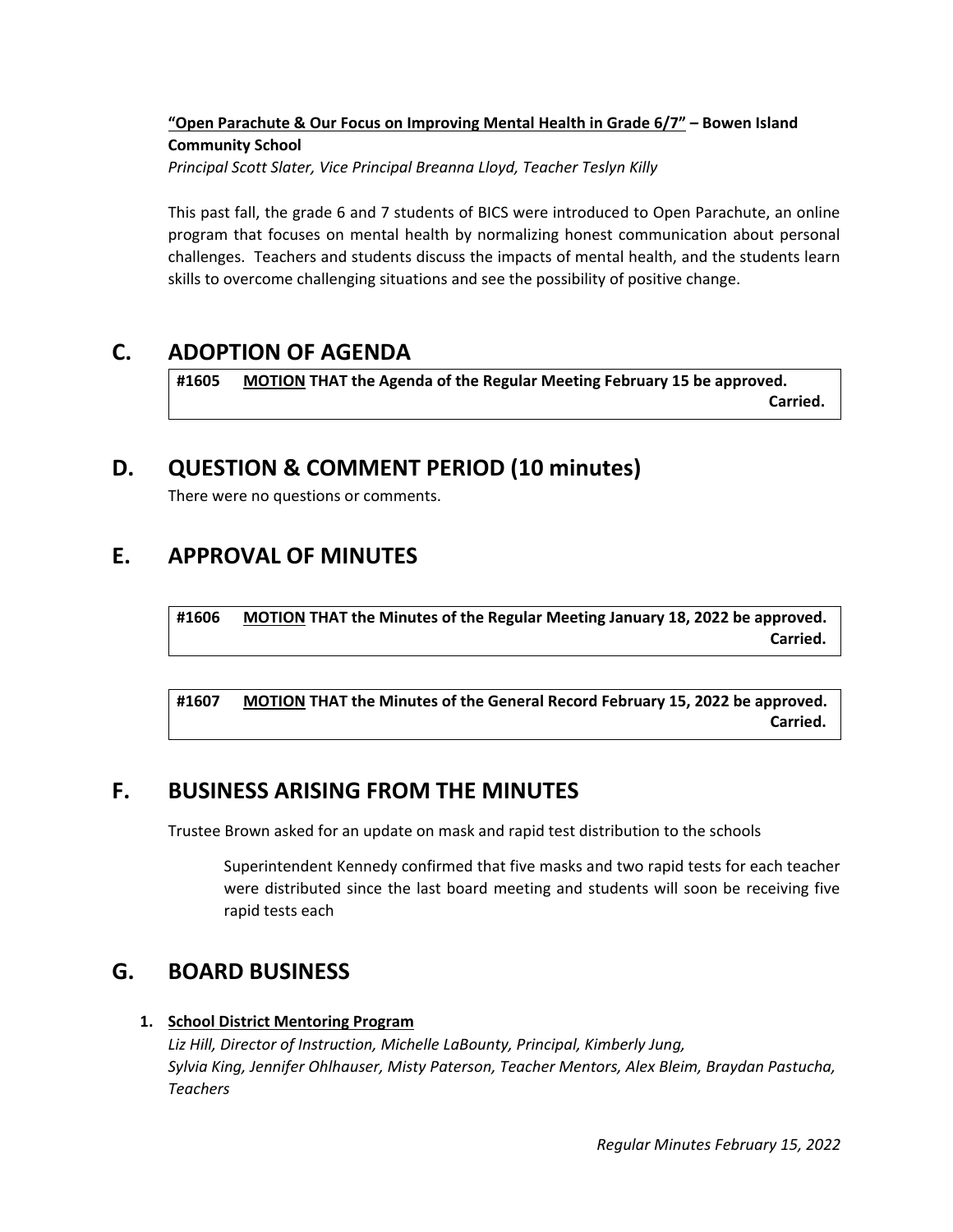The district's mentorship program is open to all new teachers (0‐5 years), as well as teachers who are new to the district or have received a new teaching assignment. The mentors support new teachers through their challenging first years in a variety of settings inside and outside the classroom. The program provides the new teachers with a deeper understanding of how to be a better educator and fosters connections with their mentors and other peers.

#### **2. Equity in Action**

#### *Ian Kennedy, Director of Instruction*

Equity in Action is a BC Ministry of Education initiative where participating districts perform a multi‐year action research that combines Indigenous success data with Indigenous voice and perspective to drive positive change and improvement. The district's Equity Scan Team includes members of the WVIEC, Squamish Nation Elders and advisors, school district leaders and parents. The multi-year process that began in November first focuses on the Learning Environment which aligns with the district's current Enhancement Agreement and FESL.

#### **3. BCSTA AGM**

#### *Carolyn Broady, Board Chair*

Chair Broady reminded the Board to submit any substantive motions they would like to put forward for the BCSTA AGM in April.

### **H. COMMITTEE REPORTS**

#### **1. Human Resources Committee Meeting – February 2, 2022**

The minutes of the HR Committee Meeting held on February  $1<sup>st</sup>$  were reviewed by Trustee Brown. Noted items were recruitment efforts to fill roles such as casual office support clerks, EA and casual custodians. Also discussed was an addendum to the K‐12 Guidelines which removed some restrictions that were put in place before the winter break, as well as an update on the Provincial Joint Job Evaluation Committee's ongoing work.

**#1608 MOTION THAT the Minutes of the Human Resources Committee meeting held February 1, 2022 be approved.** 

 $\blacksquare$ 

#### **2. Finance + Facilities Committee Meeting – February 8, 2022**

Trustee Stevenson reviewed the minutes of the Finance + Facilities meeting, held on February 8th. A pop‐up COVID‐19 vaccination clinic was held on February 12th at Bowen Island Community School. The West Van Place for Sport project is now fully funded due to a substantial private donation made in December and a significant increase in the District of West Vancouver's contribution. Construction is expected to begin in the spring of 2022.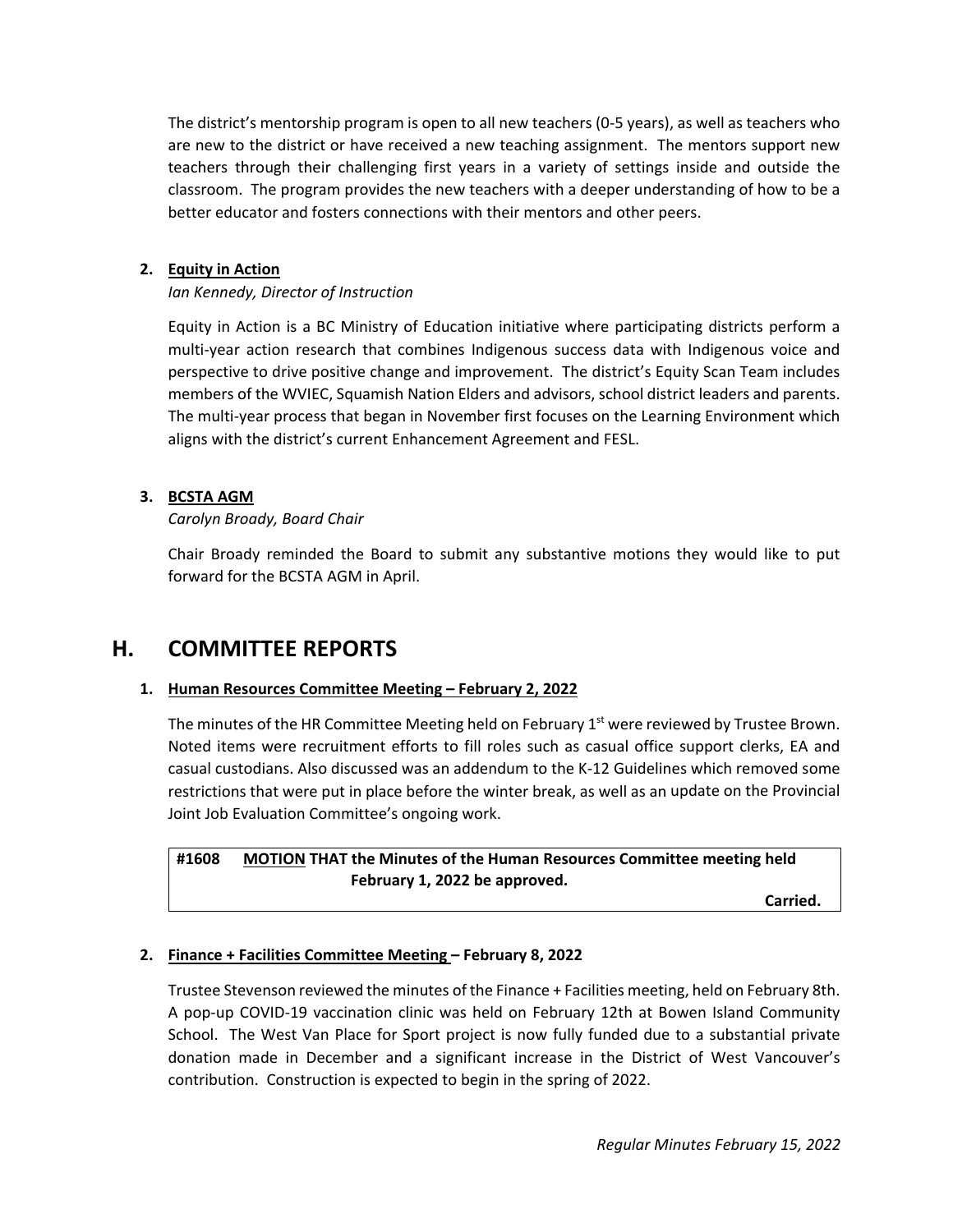Secretary Treasurer Leiterman gave a brief review of the amended annual budget and explained how it reflects the goals of the District's Framework for Enhanced Student Learning. She reviewed the new Board Policy 20: Accumulated Operating Surplus and reported the forecasted balance in accumulated operating surplus available for future years remains at \$1.9m.

| #1609                                                                                                                                                                                                                | <b>MOTION THAT the Board approve A BYLAW of the BOARD OF EDUCATION OF</b><br>SCHOOL DISTRICT NO.45 (WEST VANCOUVER) (hereinafter called<br>the "Board") to adopt the Amended Annual Budget of the Board<br>for the fiscal year 2021/2022 pursuant to section 113 of the School<br>Act, R.S.B.C. 1996, c. 412 as amended from time to time (called<br>the "Act"). |  |
|----------------------------------------------------------------------------------------------------------------------------------------------------------------------------------------------------------------------|------------------------------------------------------------------------------------------------------------------------------------------------------------------------------------------------------------------------------------------------------------------------------------------------------------------------------------------------------------------|--|
| 1.                                                                                                                                                                                                                   | Board has complied with the provisions of the Act respecting the Amended<br>Annual Budget adopted by this bylaw.                                                                                                                                                                                                                                                 |  |
| 2.                                                                                                                                                                                                                   | This bylaw may be cited as School District No. 45 (West Vancouver) Amended<br>Annual Budget Bylaw for fiscal year 2021/2022.                                                                                                                                                                                                                                     |  |
| 3.                                                                                                                                                                                                                   | The attached Statement 2 showing the estimated revenue and expense for the<br>2021/2022 fiscal year and the total budget bylaw amount of<br>\$90,082,508 for the 2021/2022 fiscal year was prepared in<br>accordance with the Act.                                                                                                                               |  |
| 4.                                                                                                                                                                                                                   | Statement 2, 4 and Schedules 1 to 4 are adopted as the Amended Annual Budget<br>of the Board for the fiscal year 2021/2022.                                                                                                                                                                                                                                      |  |
| READ A FIRST TIME THE 15 <sup>th</sup> DAY OF FEBRUARY, 2022;<br>READ A SECOND TIME THE 15 <sup>th</sup> DAY OF FEBRUARY, 2022;<br>READ A THIRD TIME, PASSED AND ADOPTED THE 15 <sup>th</sup> DAY OF FEBRUARY, 2022. |                                                                                                                                                                                                                                                                                                                                                                  |  |
|                                                                                                                                                                                                                      | Carried.                                                                                                                                                                                                                                                                                                                                                         |  |

**#1610 MOTION THAT the Minutes of the Finance + Facilities Committee meeting held February 8, 2022 be approved.** 

 $\blacksquare$ 

## **I. FOR INFORMATION**

**AP 180 – Freedom of Information and Protection of Privacy**

## **J. CORRESPONDENCE**

A list of Board correspondence is posted online.

# **K. TRUSTEE MEETINGS & EVENTS**